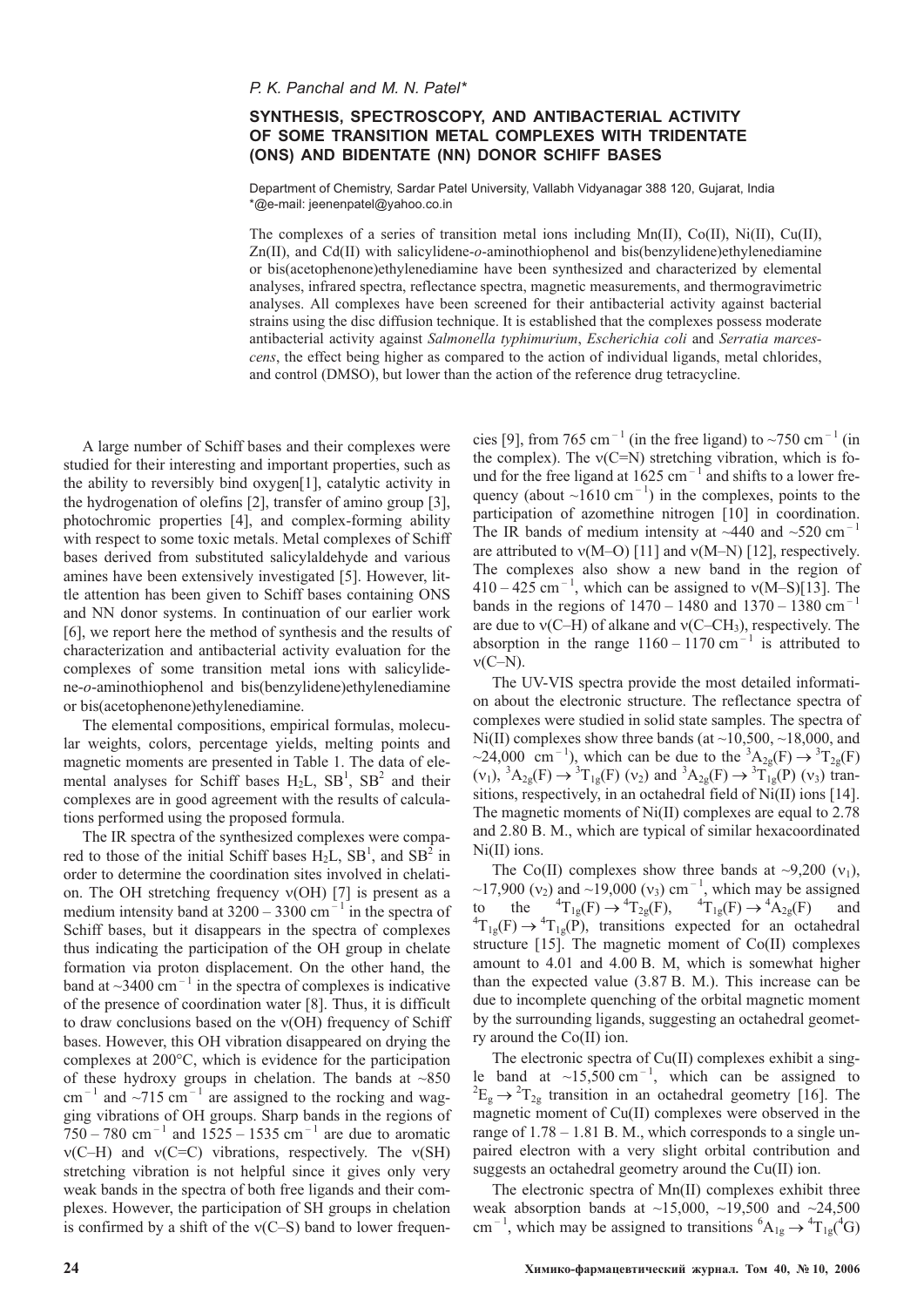$(v_1)$ ,  ${}^6A_{1g} \rightarrow {}^4T_{2g}({}^4G)$   $(v_2)$ , and  ${}^6A_{1g} \rightarrow {}^4E_g, {}^4A_{1g}({}^4G)$   $(v_3)$ , respectively, in an octahedral field of Mn(II) ions [17]. The magnetic moments of Mn(II) complexes are 6.00 and 6.02 B. M., which fall within the interval of spin-free values for five unpaired electrons, thus indicating that the complexes are high-spin  $d<sup>5</sup>$  systems with an octahedral structure.

The Zn(II) and Cd(II) complexes are diamagnetic, as expected for  $d^{10}$  systems.

Thermogravimetric analyses of the complexes were carried out in the temperature range of  $50 - 800^{\circ}$ C. It was found that all complexes show a weight loss corresponding to one water molecule in the range  $~150 - 180$ °C, indicating that this water molecule are coordinated to the metal ion [18]. In the temperature range  $180 - 800^{\circ}$ C, the ligand molecules are lost. In all cases, the final products are metal oxides. These results are in good accordance with the proposed compositions of complexes.

### *Experimental chemical part*

The magnetic moments were measured using a Model 7304 vibrating sample magnetometer (Lake Shore, USA). Infrared spectra were recorded on a Nicolet 400D FTIR spectrophotometer. Carbon, hydrogen, nitrogen and sulfur were analyzed with a Perkin-Elmer Model 240 elemental analyzer. The metal contents of the complexes were analyzed using the EDTA titration technique [19] after decomposition of the organic matter with a mixture of perchloric, sulfuric, and nitric acid (1 : 1.5 : 2.5). Thermogravimetric analyses were performed on a Model 5000/2960 analyzer (T. A. Instruments, USA). The reflectance spectra of complexes were recorded in the range from 1700 to 350 nm (as MgO discs) on a Beckman DK-2A spectrophotometer.

**Salicylidene-** $o$ **-aminothiophenol (** $H<sub>2</sub>L$ **)** was prepared by a condensation reaction between salicylaldehyde (10 mmol, 1.22 g) and *o*-aminothiophenol (10 mmole, 1.25 g) in ethanol (100 ml). The precipitate was filtered and recrystallized from dilute acetic acid. The structure was confirmed by elemental analyses and IR spectra. Yield, 70 %; m.p., 128°C. The structure of  $H_2L$  is shown in Fig. 1.

**Bis(benzylidene)ethylenediamine (SB1 )** was synthesized as described in [20].

**Bis(acetophenone)ethylenediamine (SB<sup>2</sup>)**. Ethanol solutions of ethylenediamine (10 mmole, 0.60 g) and acetophenone (20 mmole, 2.40 g) in ratio of 1 : 2 were mixed with constant stirring and reflux for 5 h and cooled in refrigerator to  $0 - 2$ <sup>o</sup>C overnight. The precipitated yellow crystals were collected and dried in air. Yield, 76 %; m.p., 260°C. The pro-

**Yields and Physicochemical Characteristics of Complexes and Their Components**

| Compounds<br>emperical Formula                                                                                                                          | Mol. Wt. | Colour       | %Found (Cal.) |        |             |             |          |            |                          |         |
|---------------------------------------------------------------------------------------------------------------------------------------------------------|----------|--------------|---------------|--------|-------------|-------------|----------|------------|--------------------------|---------|
|                                                                                                                                                         |          |              | $\mathcal{C}$ | H      | $\mathbf N$ | $\mathbf S$ | Metal    | M.p., (°C) | $\mu_{eff}.$ (B.M.)      | % Yield |
| $H_2L$                                                                                                                                                  | 229.21   | Yellow       | 68.06         | 4.80   | 6.07        | 13.92       | $\equiv$ | 128        | $\overline{\phantom{0}}$ | 70      |
| $C_{13}H_{11}NOS$                                                                                                                                       |          |              | (68.11)       | (4.79) | (6.10)      | (13.99)     |          |            |                          |         |
| SB <sup>1</sup>                                                                                                                                         | 236.16   | Yellow       | 81.32         | 6.78   | 11.80       |             |          | 235        |                          | 72      |
| $C_{16}H_{16}N_2$                                                                                                                                       |          |              | (81.36)       | (6.77) | (11.85)     |             |          |            |                          |         |
| SB <sup>2</sup>                                                                                                                                         | 264.18   | Yellow       | 81.80         | 7.55   | 10.64       |             |          | 260        |                          | 76      |
| $C_{18}H_{20}N_2$                                                                                                                                       |          |              | (81.83)       | (7.57) | (10.60)     |             |          |            |                          |         |
| $[{\rm Mn}(L)(SB^1)(H, O)]$                                                                                                                             | 536.28   | <b>Brown</b> | 64.90         | 5.00   | 7.80        | 5.94        | 10.20    | >360       | 6.00                     | 40      |
| $C_{29}H_{27}MnN_3O_2S$                                                                                                                                 |          |              | (64.94)       | (5.03) | (7.83)      | (5.97)      | (10.24)  |            | (5.92)                   |         |
| $[Co(L)(SB1)(H2O)]$                                                                                                                                     | 540.28   | Green        | 64.45         | 4.95   | 7.81        | 5.94        | 10.96    | >360       | 4.01                     | 35      |
| $C_{29}H_{27}CoN_3O_2S$                                                                                                                                 |          |              | (64.46)       | (4.99) | (7.77)      | (5.93)      | (10.90)  |            | (3.87)                   |         |
| $[Ni(L)(SB1)(H2O)]$                                                                                                                                     | 540.04   | Light green  | 64.52         | 5.03   | 7.75        | 5.90        | 10.90    | 155        | 2.78                     | 40      |
| $C_{29}H_{27}NiN_3O_2S$                                                                                                                                 |          |              | (64.49)       | (4.99) | (7.77)      | (5.93)      | (10.86)  |            | (2.83)                   |         |
| $[Cu(L)(SB1)(H2O)]$                                                                                                                                     | 544.89   | Green        | 63.88         | 5.00   | 7.67        | 5.92        | 11.60    | 260        | 1.78                     | 42      |
| $C_{29}H_{27}CuN_3O_2S$                                                                                                                                 |          |              | (63.91)       | (4.95) | (7.70)      | (5.88)      | (11.64)  |            | (1.73)                   |         |
| [Zn(L)(SB <sup>1</sup> )(H, O)]                                                                                                                         | 546.74   | Yellow       | 63.72         | 4.97   | 7.65        | 5.85        | 11.93    | >360       |                          | 55      |
| $C_{29}H_{27}ZnN_3O_2S$                                                                                                                                 |          |              | (63.70)       | (4.93) | (7.68)      | (5.86)      | (11.96)  |            |                          |         |
| $[Cd(L)(SB1)(H2O)]$                                                                                                                                     | 593.76   | Yellow       | 58.69         | 4.50   | 7.11        | 5.42        | 19.00    | >360       | $\overline{\phantom{0}}$ | 42      |
| $C_{29}H_{27}CdN_3O_2S$                                                                                                                                 |          |              | (58.65)       | (4.54) | (7.07)      | (5.39)      | (18.93)  |            |                          |         |
| $[{\rm Mn}(L)(SB^2)(H_2O)]$                                                                                                                             | 564.24   | Yellow       | 66.01         | 5.20   | 7.03        | 5.40        | 9.70     | >360       | 6.02                     | 36      |
| $C_{31}H_{31}MnN_3O_2S$                                                                                                                                 |          |              | (65.98)       | (5.22) | (7.07)      | (5.39)      | (9.73)   |            | (5.92)                   |         |
| $[Co(L)(SB2)(H2O)]$                                                                                                                                     | 568.24   | Brown        | 65.53         | 5.41   | 7.42        | 5.61        | 10.42    | >360       | 4.00                     | 35      |
| $C_{31}H_{31}CoN_3O_2S$                                                                                                                                 |          |              | (65.51)       | (5.45) | (7.39)      | (5.64)      | (10.37)  |            | (3.87)                   |         |
| $[Ni(L)(SB2)(H2O)]$                                                                                                                                     | 568.00   | Reddish      | 65.59         | 5.48   | 7.35        | 5.69        | 10.30    | 150        | 2.80                     | 41      |
| $C_{31}H_{31}NiN_3O_2S$                                                                                                                                 |          | Yellow       | (65.54)       | (5.45) | (7.39)      | (5.64)      | (10.33)  |            | (2.83)                   |         |
| $[Cu(L)(SB2)(H2O)]$                                                                                                                                     | 572.65   | Light green  | 65.03         | 5.40   | 7.34        | 5.57        | 11.08    | 250        | 1.80                     | 45      |
| $C_{31}H_{31}CuN_3O_2S$                                                                                                                                 |          |              | (65.01)       | (5.41) | (7.33)      | (5.50)      | (11.09)  |            | (1.73)                   |         |
| $[Zn(L)(SB2)(H2O)]$                                                                                                                                     | 574.70   | Yellow       | 64.75         | 5.35   | 7.32        | 5.55        | 11.40    | >360       | $\overline{\phantom{0}}$ | 57      |
| $C_{31}H_{31}ZnN_3O_2S$                                                                                                                                 |          |              | (64.78)       | (5.39) | (7.30)      | (5.60)      | (11.37)  |            |                          |         |
| $[Cd(L)(SB2)(H2O)]$                                                                                                                                     | 621.72   | Yellow       | 59.85         | 4.90   | 6.73        | 5.20        | 18.10    | >360       |                          | 44      |
| $C_{31}H_{31}CdN_3O_2S$                                                                                                                                 |          |              | (59.88)       | (4.85) | (6.75)      | (5.15)      | (18.08)  |            |                          |         |
| $H_2L$ = salicylidene- <i>o</i> -aminothiophenol, SB <sup>1</sup> = bis(benzylidene)ethylenediamine, SB <sup>2</sup> = bis(acetophenone)ethylenediamine |          |              |               |        |             |             |          |            |                          |         |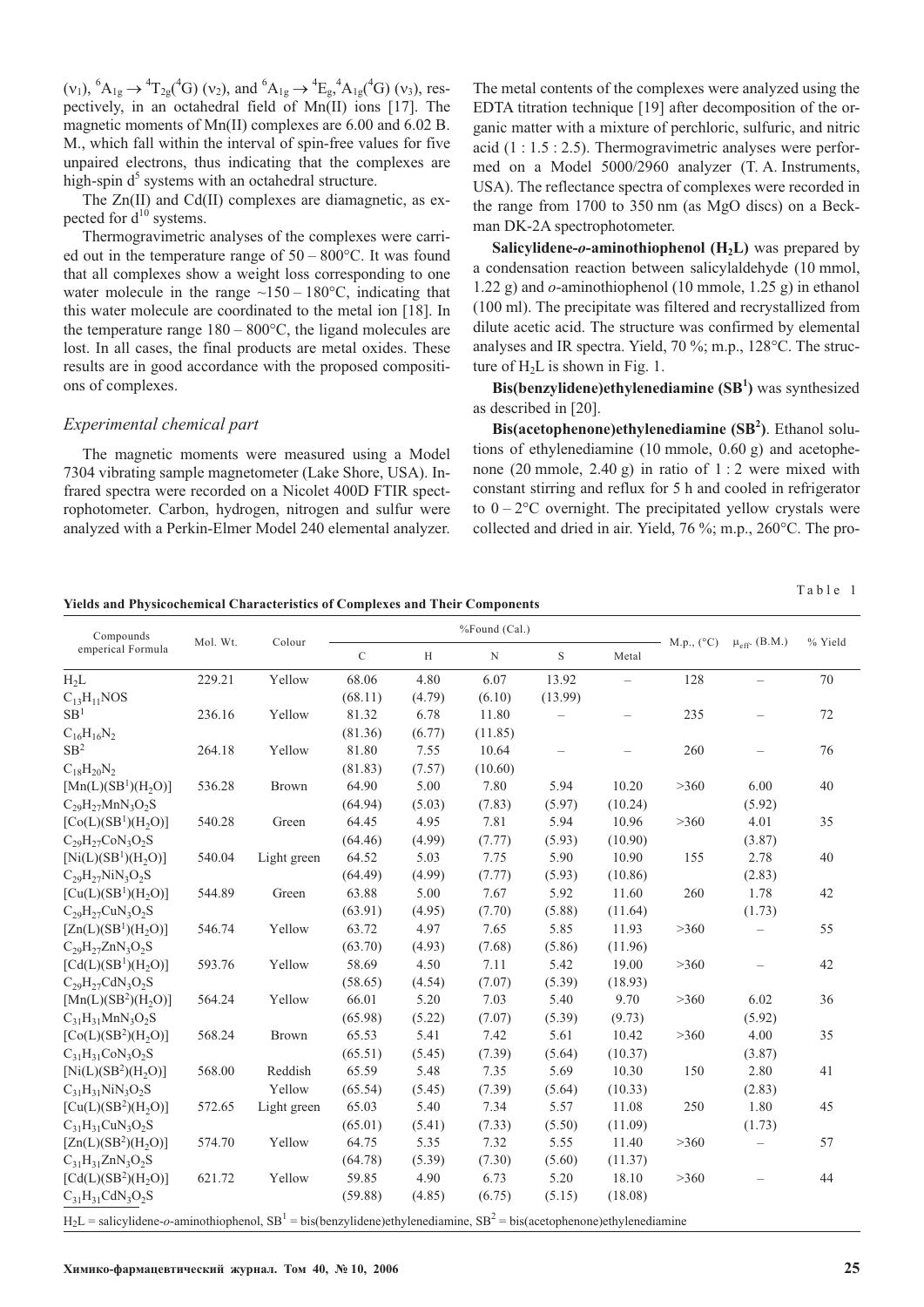

**Fig. 1.** The structure of salicylidene- $o$ -aminothiophenol  $(H<sub>2</sub>L)$ .

posed structures of bis(benzylidene) ethylenediamine and bis(acetophenone)ethylenediamine are shown in Fig. 2.

**Synthesis of complexes**. A mixture of 100 ml of an aqueous solutions of metal chloride (10 mmole) and hot methanol solutions of salicylidene-*o*-aminothiophenol (H<sub>2</sub>L) (10 mmole, 2.29 g) and bis(benzylidene)ethylenediamine  $(SB<sup>1</sup>)$  (10 mmole, 2.36 g) or bis(acetophenone)ethylenediamine  $(SB<sup>2</sup>)$  (10 mmole, 2.64 g) in 1:1:1 molar ratio was heated on a water bath for 2 h at 50°C and then kept overnight at room temperature. The precipitated crystals were separated by filtration, washed with water and ethanol, and dried in air.

## *Experimental biological part*

The antibacterial activity of the control substance (dimethylsulfoxide, DMSO), the reference drug (tetracycline), individual metal chlorides and ligands, and their complexes were evaluated using the disc diffusion method [21]. A stock solution of 250 g/ml was prepared by dissolving 25 mg of each compound in DMSO (100 ml). Filter paper (Whatmann No. 4) 6-mm-diameter discs were impregnated with solutions



**Fig. 2.** The structures of bis(benzylidene)ethylenediamine  $(SB<sup>1</sup>, X)$  $=$  H) and bis(acetophenone)ethylenediamine (SB<sup>2</sup>, X = CH<sub>3</sub>).

(20 l) of test compounds, dried, and placed on a nutrient agar plate containing lawn cultures of various bacteria. The plates were incubated at an optimum growth temperature (37°C) for 24 h and then the zone of microbial growth inhibition around the discs was measured (in mm). The test bacteria included (a) *Salmonella typhimurium*, (b) *Escherichia coli*, and (c) *Serratia marcescens*. The control experiments were performed where only equivalent volume of solvents without added test compounds were applied onto the paper discs. All experiments were performed in triplicate and tetracycline was used as a reference drug. Since the complexes were dissolved in DMSO, the microbial growth was compared to that in DMSO (control), and the size of the inhibition zone was evaluated as percentage versus control.

## *Results and discussion*

Previously, antitumor [22], antiviral [23], and antimalerial properties [24] were studied for various coordination compounds obtained using the ability of metal ions to form stable complexes [25]. The results elucidated the coordination sphere, the electronic properties of metal ions, and some other factors such as chelate formation, ring size, number of aro-

Table 2

|                                              | Zone of inhibition (in mm) (% inhibition) |            |               |  |  |  |  |
|----------------------------------------------|-------------------------------------------|------------|---------------|--|--|--|--|
| Compounds                                    | S. typhi                                  | E. coli    | S. marcescens |  |  |  |  |
| DMSO (control)                               | 9                                         | 12         | 15            |  |  |  |  |
| Tetracycline                                 | 18 (100.00)                               | 21 (75.00) | 26 (73.33)    |  |  |  |  |
| $H_2L$                                       | 11(22.22)                                 | 14 (16.66) | 17(13.33)     |  |  |  |  |
| SB <sup>1</sup>                              | 11(22.22)                                 | 14 (16.66) | 17(13.33)     |  |  |  |  |
| SB <sup>2</sup>                              | 11(22.22)                                 | 13(08.33)  | 16(06.66)     |  |  |  |  |
| $MnCl_2 \cdot 4H_2O$                         | 10(11.11)                                 | 13(08.33)  | 16 (06.66)    |  |  |  |  |
| CoCl <sub>2</sub> ·6H <sub>2</sub> O         | 10(11.11)                                 | 13 (08.33) | 17(13.33)     |  |  |  |  |
| NiCl <sub>2</sub> ·6H <sub>2</sub> O         | 11(22.22)                                 | 14 (06.66) | 16(06.66)     |  |  |  |  |
| CuCl <sub>2</sub> ·2H <sub>2</sub> O         | 11(22.22)                                 | 13(08.33)  | 17(13.33)     |  |  |  |  |
| ZnCl <sub>2</sub>                            | 10(11.11)                                 | 14 (16.66) | 17(13.33)     |  |  |  |  |
| CdCl <sub>2</sub> ·2H <sub>2</sub> O         | 11(22.22)                                 | 14 (16.66) | 17(13.33)     |  |  |  |  |
| $[Mn(L)(SB1)(H2O)]$                          | 14(55.55)                                 | 15(25.00)  | 19 (26.66)    |  |  |  |  |
| $[Co(L)(SB1)(H2O)]$                          | 13 (44.44)                                | 16(33.33)  | 21(40.00)     |  |  |  |  |
| [Ni (L)(SB <sup>1</sup> )(H <sub>2</sub> O)] | 13 (44.44)                                | 15(25.00)  | 19 (26.66)    |  |  |  |  |
| $[Cu(L)(SB1)(H2O)]$                          | 12(33.33)                                 | 14 (16.66) | 20(33.33)     |  |  |  |  |
| $[Zn(L)(SB1)(H2O)]$                          | 14 (55.55)                                | 18(50.00)  | 22 (46.66)    |  |  |  |  |
| $[Cd(L)(SB1)(H2O)]$                          | 12(33.33)                                 | 17(41.66)  | 20 (33.33)    |  |  |  |  |
| $[{\rm Mn}(L)(SB^2)(H_2O)]$                  | 12(33.33)                                 | 17(41.66)  | 20 (33.33)    |  |  |  |  |
| $[Co(L)(SB2)(H2O)]$                          | 13 (44.44)                                | 15(25.00)  | 19 (26.66)    |  |  |  |  |
| $[Ni(L)(SB2)(H2O)]$                          | 13 (44.44)                                | 16(33.33)  | 21(40.00)     |  |  |  |  |
| $[Cu(L)(SB2)(H2O)]$                          | 14 (55.55)                                | 18 (50.00) | 23 (53.33)    |  |  |  |  |
| $[Zn(L)(SB2)(H2O)]$                          | 13 (44.44)                                | 17(41.66)  | 22 (46.66)    |  |  |  |  |
| $[Cd(L)(SB2)(H2O)]$                          | 14(55.55)                                 | 16(33.33)  | 20(33.33)     |  |  |  |  |

#### **Results of Tests for Antibacterial Activity**